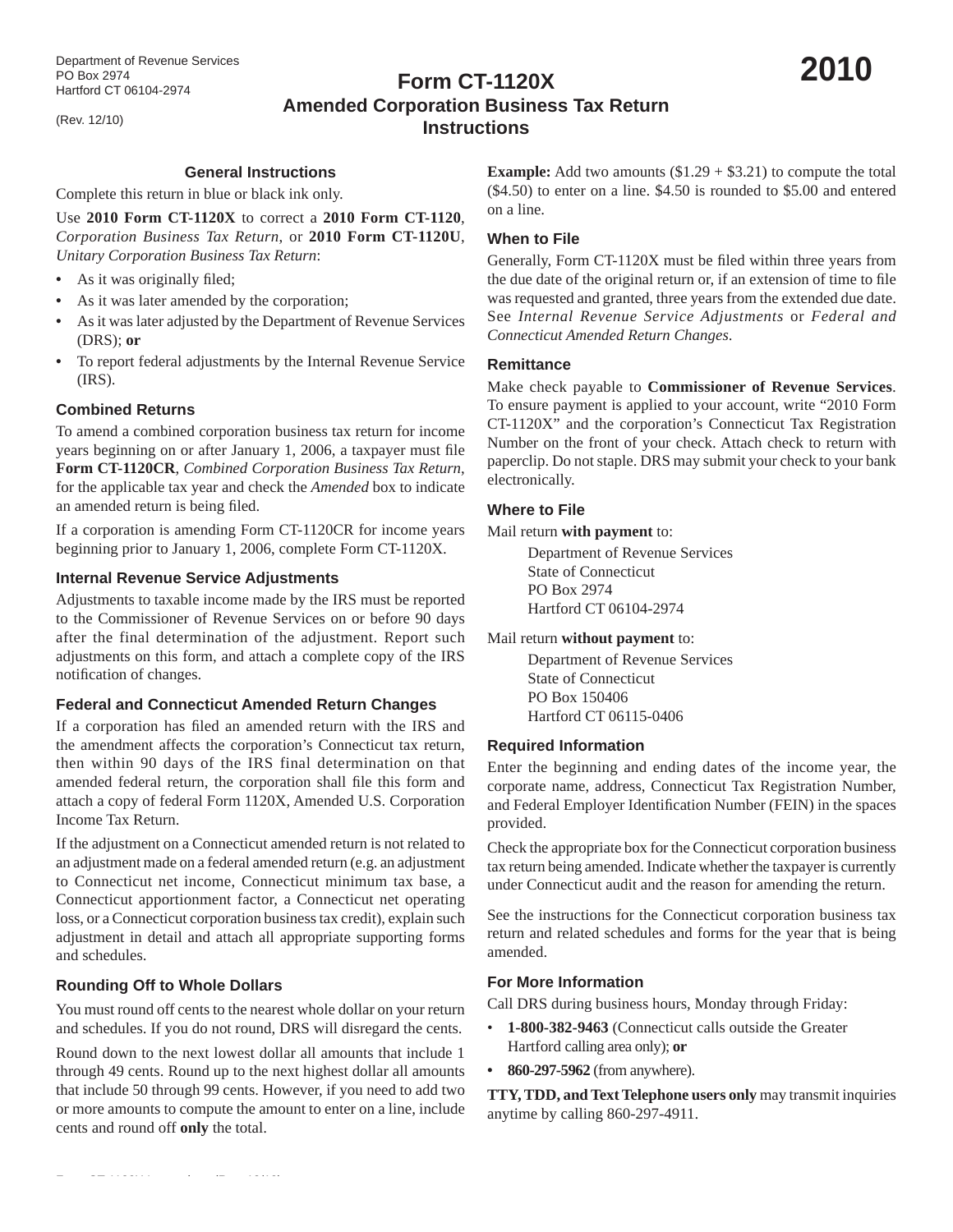#### **Line Instructions**

Enter the amounts shown on the original return or as adjusted by any prior audit or amended return in Column A.

## **Schedule A - Computation of Tax on Net Income**

**Line 2** - Enter the appropriate apportionment fraction from **Form CT-1120A**, *Corporation Business Tax Return Apportionment Computation*, *Schedule Q*, Line 2; *Schedule R*, Line 6, Column C; or from the applicable apportionment form. The fraction must be expressed as a decimal and carried to six places.

**Line 3** - Multiply Line 1 by Line 2, or enter the amount from Line 1, if not entitled to apportion.

**Line 4** - Enter the amount of any unused losses attributable to Connecticut business operations as reported in years ending December 31, 2000, and thereafter from *Schedule H*, Line 14, Column D, of **Form CT-1120 ATT**, *Corporation Business Tax Return Attachment Schedules H, I, and J*.

Net operating losses incurred for income years beginning on or after January 1, 2000, may be carried forward for 20 successive income years. Losses may not be carried back. The loss entered here is limited to the loss attributed to Connecticut according to the statutory method of apportionment.

## **Schedule B - Computation of Minimum Tax on Capital**

Use *Schedule B* to compute the minimum tax on the capital of a corporation. The minimum tax on capital does not apply to real estate investment trusts, regulated investment companies, or interlocal risk management agencies formed under Chapter 113a of the Connecticut General Statutes. The minimum tax on financial service companies is \$250. The minimum tax on capital is never less than \$250.

Line 2 - Corporations, other than air carriers and financial services companies, enter the apportionment fraction from Form CT-1120A, *Schedule S*, Line 3, Column C. The fraction must be expressed as a decimal and carried to six places.

**Line 3** - Enter the amount from Line 1 multiplied by Line 2, or enter the amount from Line 1, if not entitled to apportion.

**Line 4** - Enter the number of months the corporation carried on business or had the right to carry on business in Connecticut, whichever is greater. A fractional part of a month is counted as a full month.

# **Schedule C - Computation of Amount Payable**

**Line 1(a)** - Enter the amount from *Schedule A*, Line 6; *Schedule B*, Line 6; or \$250 multiplied by the number of corporations included in the return, whichever is greater.

#### **Line 1(b)** -

**Form CT-1120 Filers:** Multiply Line 1a by 10%. If the amount on Line 1a is \$250 or the amount on federal Form 1120, Line 11 is less than \$100 million, enter "0."

**Form CT-1120U Filers:** Multiply Line 1a by 10%.

Line  $1(c)$  - Enter the total tax credits that must be recaptured. The following tax credits are subject to recapture:

- Historic Preservation
- Employer-Assisted Housing
- Fixed Capital Investment
- New Jobs Creation
- Urban and Industrial Site Reinvestment

In most cases, other than the Fixed Capital Investment tax credit, the corporation will have been advised by the agency administering the tax credit that recapture is required. A corporation is required to recapture the Fixed Capital Investment tax credit when the fixed capital is not held and used in Connecticut by the corporation for five full years following its acquisition. See **Form CT-1120 FCIC**, *Fixed Capital Investment Tax Credit*, to calculate the amount of tax credit that must be recaptured. See **Informational Publication 2010(13)**, *Guide to Connecticut Business Tax Credits*.

**Line 4** - Subtract Line 3 from Line 1.

The amount of tax credits otherwise allowable against the corporation business tax for any income year shall not exceed 70% of the amount of tax due prior to the application of credits. No tax credit can be applied against the minimum tax.

**Line 7(a)** - Enter the amount paid with **Form CT-1120 EXT**, *Application for Extension of Time to File Corporation Business Tax Return*.

**Line 7(b)** - Enter the amount paid with estimate on **Form CT-1120 ESA**, **ESB**, **ESC**, or **ESD**, *Estimated Corporation Business Tax*.

**Line 7(c)** - Enter the amount of any overpayment from the prior year.

Line 7(d) - Enter the tax paid with the original return plus additional tax paid after the original return was filed.

**Line 7** - Add Lines  $7(a)$  through  $7(d)$ .

**Line 8** - Enter the overpayment on original return or as last adjusted.

**Line 9** - Enter the net payments made to date. Subtract Line 8 from Line 7.

**Line 10a** - Enter the amount to be credited to estimated tax. If Line 9, Column C is greater than Line 6, Column C, enter the amount overpaid.

Overpayment of tax liability for a preceding income year is credited against the current estimated tax liability as of the receipt date of a completed tax return. An overpayment cannot be determined to exist until a completed tax return is filed. A request to apply an **overpayment to estimated tax is irrevocable.** See **Informational Publication 2010(10)**, *Q&A on Estimated Corporation Business Tax and Worksheet CT-1120AE*.

**Line 10b** - Enter the amount to be refunded. If Line 9, Column C is greater than Line 6, Column C, enter the amount overpaid.

**Line 11** - If Line 6, Column C is greater than Line 9, Column C, enter the amount of tax due.